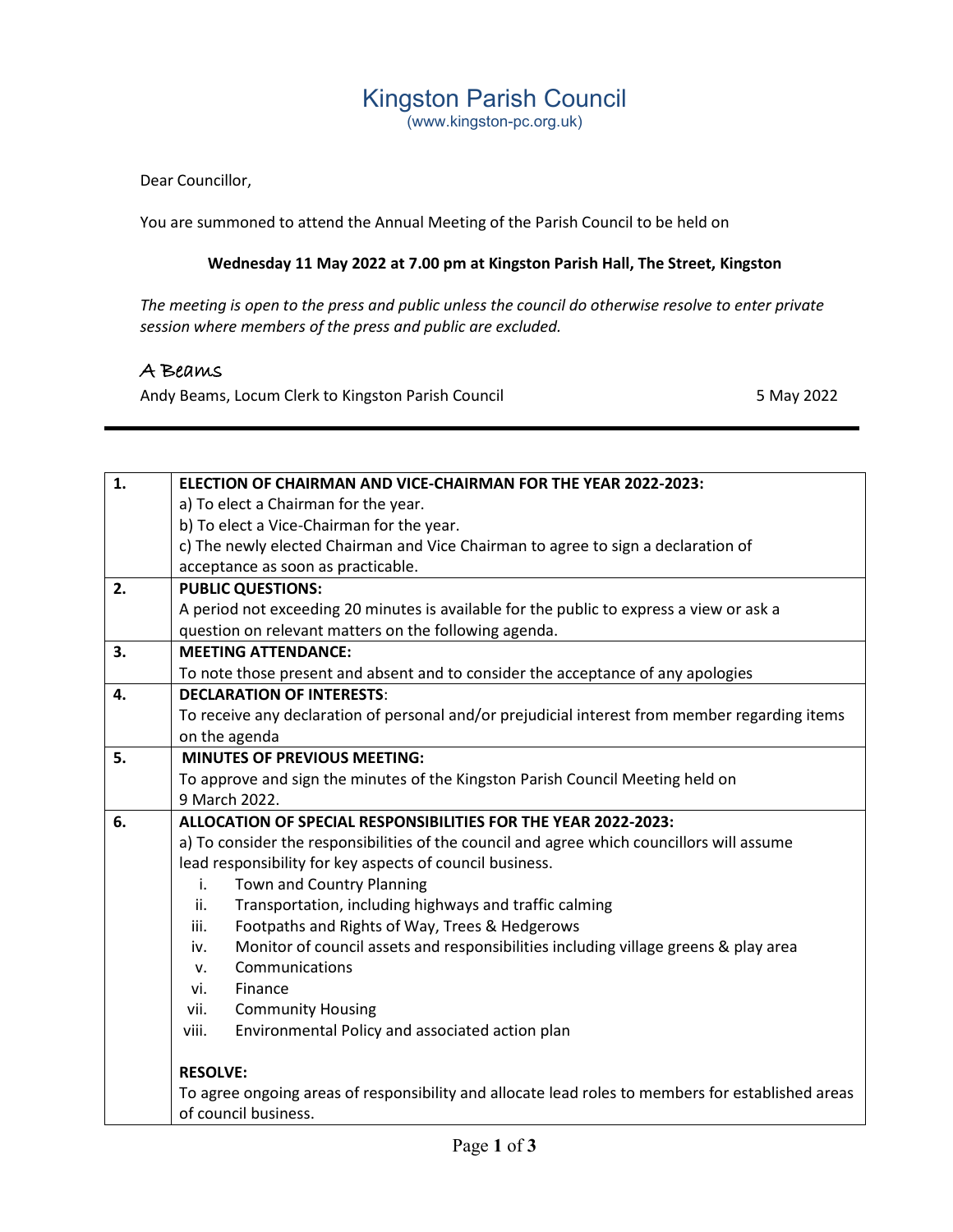| 7.  | <b>REVIEW OF DELEGATION ARRANGEMENTS:</b>                                              |
|-----|----------------------------------------------------------------------------------------|
|     | To agree the arrangements which authorise the Clerk & Responsible Financial Officer,   |
|     | Council and committee/s of the Council to act with delegated authority in the specific |
|     | circumstances detailed in the Scheme of Delegation                                     |
|     |                                                                                        |
|     | <b>RESOLVE:</b>                                                                        |
|     | To agree the arrangements for delegation and to adopt the Scheme of Delegation for     |
|     | annual review.                                                                         |
| 8.  | <b>RECEIPT OF NOMINATIONS TO EXISTING COUNCIL COMMITTEES:</b>                          |
|     | To agree which councillor will represent KPC on the Kingston Community Pavilion        |
|     | Committee                                                                              |
|     |                                                                                        |
|     | <b>RESOLVE:</b>                                                                        |
|     | To appoint a councillor representative to the Pavilion Committee.                      |
| 9.  | REVIEW OF REPRESENTATION ON AND WORK WITH EXTERNAL BODIES AND ARRANGEMENTS             |
|     | <b>FOR REPORTING BACK:</b>                                                             |
|     | To review the arrangements for council representation on the following bodies:         |
|     | > East Sussex Association of Local Councils (ESALC)                                    |
|     | > Lewes District Association of Local Councils (LDALC)                                 |
|     | $\triangleright$ Parishes of the Lower Ouse (POLO)                                     |
|     | $\triangleright$ Kingston Action Group                                                 |
|     | > Parish Hall Committee                                                                |
|     | <b>RESOLVE:</b>                                                                        |
|     | To appoint representatives to the external bodies and confirm arrangements for         |
|     | reporting back.                                                                        |
| 10. | REVIEW OF THE COUNCILS/EMPLOYEES' MEMBERSHIPS/SUBSCRIPTONS TO OTHER BODIES:            |
|     | To review the council's membership of:                                                 |
|     | > East Sussex Association of Local Councils/ National Association of Local Councils    |
|     | (ESALC/NALC)                                                                           |
|     | > Society of Local Council Clerks (SLCC)                                               |
|     | $\triangleright$ Geoxphere (Parish Online Mapping system)                              |
|     | $\triangleright$ Action in Rural Sussex (AiRS).                                        |
|     | Information Commissioners Office (ICO) registration                                    |
|     | > PPL/PRS Music License                                                                |
|     | > SATSWANA Ltd Data Protection Officer services                                        |
|     |                                                                                        |
|     | <b>RESOLVE:</b>                                                                        |
|     | To agree ongoing membership and subscription fees of other bodies.                     |
| 11. | <b>REVIEW AND ADOPTION OF STANDING ORDERS AND FINANCIAL REGULATIONS:</b>               |
|     | To review and adopt the Standing Orders and Financial Regulations                      |
|     | a) Standing Orders - to note the updated version based on NALC model April 2022        |
|     | b) Financial Regulations - to note that there are no required updates to be made.      |
|     |                                                                                        |
|     | <b>RESOLVE:</b>                                                                        |
|     | a) To approve and adopt the Standing Orders                                            |
|     | b) To approve and adopt the Financial Regulations                                      |
|     |                                                                                        |
| 12. | SETTING THE DATES OF ORDINARY MEETINGS OF THE FULL COUNCIL FOR THE YEAR 2022-23:       |
|     | To consider the proposed schedule of meetings dates for the year ahead.                |
|     | RESOLVE: To agree the proposed calendar of meetings for 2022-23                        |